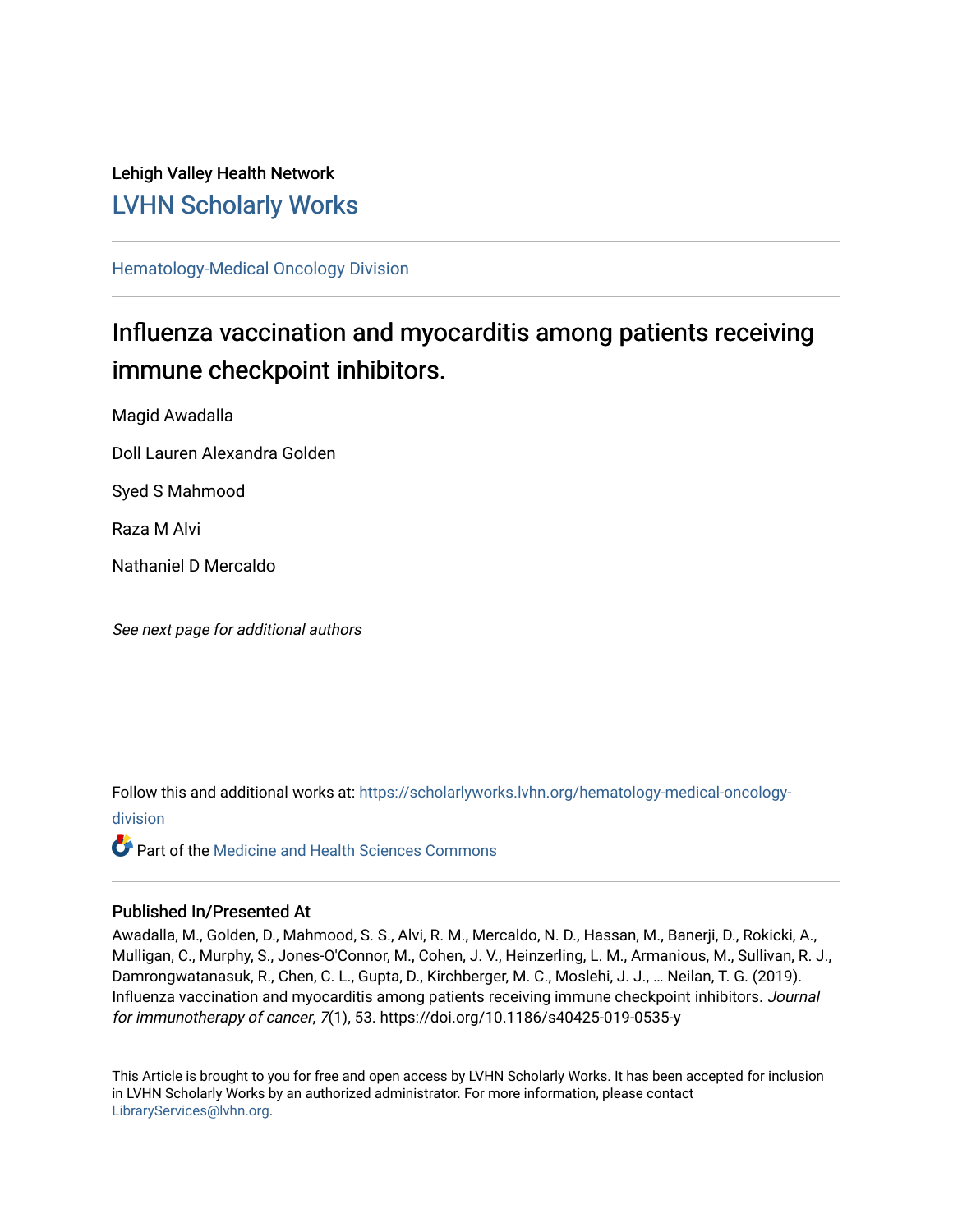## Authors

Magid Awadalla, Doll Lauren Alexandra Golden, Syed S Mahmood, Raza M Alvi, Nathaniel D Mercaldo, Malek Z O Hassan, Dahlia Banerji, Adam Rokicki, Connor Mulligan, Sean P T Murphy, Maeve Jones-O'Connor, Justine V Cohen, Lucie M Heinzerling, Merna Armanious, Ryan J Sullivan, Rongras Damrongwatanasuk, Carol L Chen, Dipti Gupta, Michael C Kirchberger, Javid J Moslehi, Sachin P Shah, Sarju Ganatra, Paaladinesh Thavendiranathan, Muhammad A. Rizvi MD, Gagan Sahni, Alexander R Lyon, Carlo G Tocchetti, Valentina Mercurio, Franck Thuny, Stephane Ederhy, Michael Mahmoudi, Donald P Lawrence, John D Groarke, Anju Nohria, Michael G Fradley, Kerry L Reynolds, and Tomas G Neilan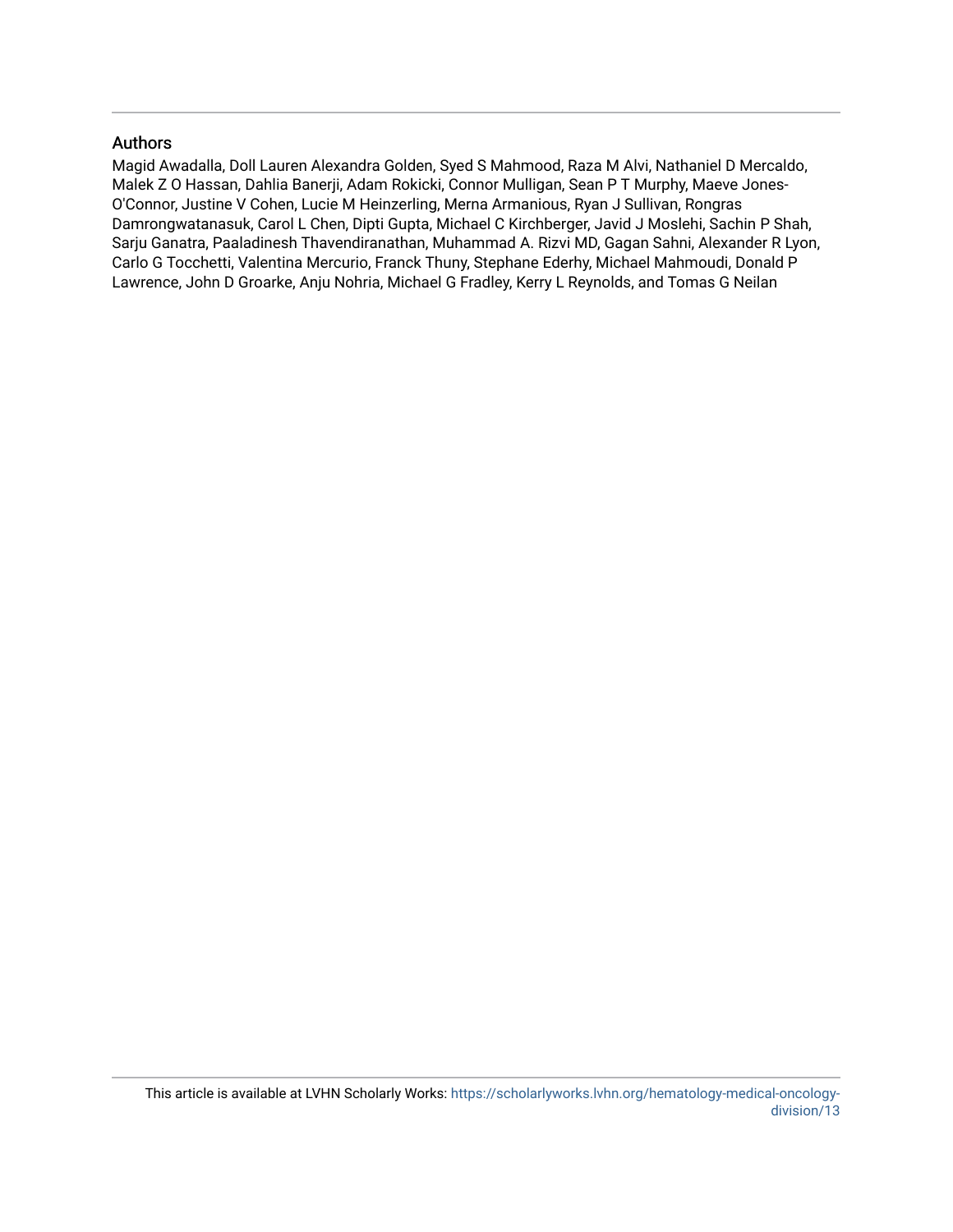## **RESEARCH ARTICLE Example 2014 12:30 The Contract of Contract ACCESS**

# Influenza vaccination and myocarditis among patients receiving immune checkpoint inhibitors

Magid Awadalla<sup>1\*</sup>�, Doll Lauren Alexandra Golden<sup>1</sup>, Syed S. Mahmood<sup>2</sup>, Raza M. Alvi<sup>1</sup>, Nathaniel D. Mercaldo<sup>1</sup> Malek Z. O. Hassan<sup>1</sup>, Dahlia Banerji<sup>1</sup>, Adam Rokicki<sup>1</sup>, Connor Mulligan<sup>1</sup>, Sean P. T. Murphy<sup>1</sup> , Maeve Jones-O'Connor<sup>1</sup>, Justine V. Cohen<sup>3</sup>, Lucie M. Heinzerling<sup>4</sup>, Merna Armanious<sup>5</sup>, Ryan J. Sullivan<sup>3</sup> , Rongras Damrongwatanasuk<sup>5</sup>, Carol L. Chen<sup>6</sup>, Dipti Gupta<sup>6</sup>, Michael C. Kirchberger<sup>4</sup>, Javid J. Moslehi<sup>7</sup> , Sachin P. Shah $^8$ , Sarju Ganatra $^8$ , Paaladinesh Thavendiranathan $^9$ , Muhammad A. Rizvi $^{10}$ , Gagan Sahni $^{11}$ , Alexander R. Lyon<sup>12</sup>, Carlo G. Tocchetti<sup>13</sup>, Valentina Mercurio<sup>13</sup>, Franck Thuny<sup>14</sup>, Stephane Ederhy<sup>15</sup>, Michael Mahmoudi<sup>16</sup>, Donald P. Lawrence<sup>3</sup>, John D. Groarke<sup>17</sup>, Anju Nohria<sup>17</sup>, Michael G. Fradley<sup>5</sup> , Kerry L. Reynolds<sup>3</sup> and Tomas G. Neilan<sup>1,18</sup>

## Abstract

Background: Influenza vaccination (FV) is recommended for patients with cancer. Recent data suggested that the administration of the FV was associated with an increase in immune-related adverse events (irAEs) among patients on immune checkpoint inhibitors (ICIs). Myocarditis is an uncommon but serious complication of ICIs and may also result from infection with influenza. There are no data testing the relationship between FV and the development of myocarditis on ICIs.

**Methods:** Patients on ICIs who developed myocarditis ( $n = 101$ ) (cases) were compared to ICI-treated patients  $(n = 201)$  without myocarditis (controls). A patient was defined as having the FV if they were administered the FV from 6 months prior to start of ICI to anytime during ICI therapy. Alternate thresholds for FV status were also tested. The primary comparison of interest was the rate of FV between cases and controls. Patients with myocarditis were followed for major adverse cardiac events (MACE), defined as the composite of cardiogenic shock, cardiac arrest, hemodynamically significant complete heart block and cardiovascular death.

Results: The FV was administered to 25% of the myocarditis cases compared to 40% of the non-myocarditis ICItreated controls ( $p = 0.01$ ). Similar findings of lower rates of FV administration were noted among myocarditis cases when alternate thresholds were tested. Among the myocarditis cases, those who were vaccinated had 3-fold lower troponin levels when compared to unvaccinated cases (FV vs. No FV: 0.12 [0.02, 0.47] vs. 0.40 [0.11, 1.26] ng/ml,  $p = 0.02$ ). Within myocarditis cases, those administered the FV also had a lower rate of other irAEs when compared to unvaccinated cases (36 vs. 55%  $p = 0.10$ ) including lower rates of pneumonitis (12 vs. 36%,  $p = 0.03$ ). During follow-up (175 [IQR 89, 363] days), 47% of myocarditis cases experienced a MACE. Myocarditis cases who received the FV were at a lower risk of cumulative MACE when compared to unvaccinated cases (24 vs. 59%,  $p = 0.002$ ).

(Continued on next page)

\* Correspondence: [mawadalla@mgh.harvard.edu](mailto:mawadalla@mgh.harvard.edu) <sup>1</sup>

Cardiac MR PET CT Program, Department of Radiology, Massachusetts General Hospital, 165 Cambridge Street, Suite 400, Boston, MA 02114, USA Full list of author information is available at the end of the article



© The Author(s). 2019 Open Access This article is distributed under the terms of the Creative Commons Attribution 4.0 International License [\(http://creativecommons.org/licenses/by/4.0/](http://creativecommons.org/licenses/by/4.0/)), which permits unrestricted use, distribution, and reproduction in any medium, provided you give appropriate credit to the original author(s) and the source, provide a link to the Creative Commons license, and indicate if changes were made. The Creative Commons Public Domain Dedication waiver [\(http://creativecommons.org/publicdomain/zero/1.0/](http://creativecommons.org/publicdomain/zero/1.0/)) applies to the data made available in this article, unless otherwise stated.

Check for update:

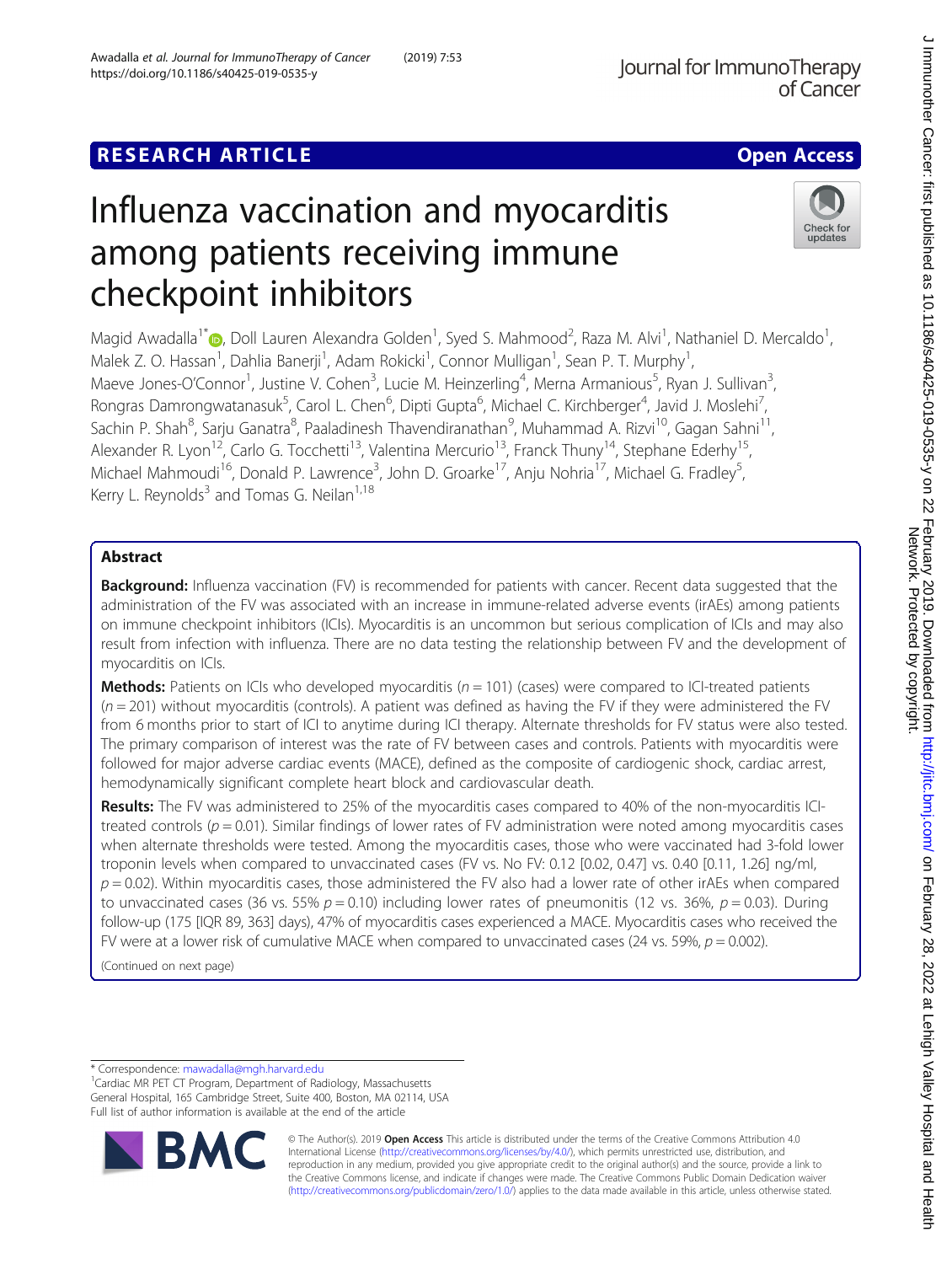#### (Continued from previous page)

**Conclusion:** The rate of FV among ICI-related myocarditis cases was lower than controls on ICIs who did not develop myocarditis. In those who developed myocarditis related to an ICI, there was less myocardial injury and a lower risk of MACE among those who were administered the FV.

Keywords: Influenza vaccination, Immune checkpoint inhibitors, Myocarditis, Cancer, Immune-related adverse events, Major adverse cardiac events, Cardiovascular disease

## Introduction

Immune checkpoint inhibitors (ICIs) have revolutionized the care of several groups of patients with advanced cancers [\[1\]](#page-10-0). These therapies are approved for use among patients with metastatic melanoma, non-small cell lung cancer, squamous carcinoma of the head and neck, renal cell carcinoma, Hodgkin's lymphoma, liver cancer, squamous cell of the skin and bladder cancer [[2](#page-10-0)–[8](#page-10-0)]. Checkpoint inhibitors are predominantly approved in late stage patients but, due to efficacy, are being expanded to adjuvant settings [\[9](#page-10-0)–[13\]](#page-10-0). They work by releasing negative regulators of immune activation, thus facilitating the recognition of tumors by the immune system. As anticipated, activation of the immune system may result in immune-mediated adverse effects (irAEs) [[14\]](#page-10-0). Myocarditis is an uncommon but serious immune complication of ICIs [\[15](#page-10-0)–[22\]](#page-10-0), myocarditis related to an ICI occurs early after initiation of ICIs [[15\]](#page-10-0) and the development of myocarditis after ICIs is associated with significant morbidity and mortality [[15,](#page-10-0) [20](#page-10-0)–[24\]](#page-10-0). The risk factors for the development of myocarditis among patients on ICI therapy are poorly understood [[16](#page-10-0), [25\]](#page-10-0) and an improved understanding is needed. In this submission, we tested the effect of administration of the FV on the development of myocarditis. By way of background, there is controversy as to whether it is safe to administer the influenza vaccine to patients receiving immunotherapy and there are data in patients at risk of cardiovascular disease that the influenza vaccine may be protective. The national comprehensive cancer network (NCCN) guidelines recommend the FV in patients with hematologic or solid tumor malignancies, but there are no guidelines specific to those on immune therapy [[26\]](#page-10-0). In a recent study, with 23 lung cancer patients on ICI (cases) and 11 agematched healthy controls, influenza vaccination was associated with a heightened immune and inflammatory response resulting in a high rate of general irAEs (52.2%) [[27\]](#page-10-0). In contrast, in a multi-center study with a broad range of cancers, FV administration was associated with a non-significant increase in overall survival among patients on ICI's [[28\]](#page-10-0) and in a single center retrospective study of over 500 patients, a similar rate of general irAEs were noted between vaccinated (37.4%) and unvaccinated patients (42.6%) [[29](#page-10-0)]. However, the majority of the irAEs in that study (87%) were ICI- related pneumonitis

and there are no studies to date testing the association of the FV and development of ICI related myocarditis [[29\]](#page-10-0). Therefore, the goal of this study is to test the association between FV and the development of myocarditis among patients on ICI's. This relationship between FV status and the development of myocarditis may be of additional importance as the development of influenza infection is also, albeit rarely, associated itself with an increased risk for myocarditis and major adverse cardiovascular events [[30](#page-10-0)–[32](#page-10-0)]. Additional goals included testing the effect of FV status on outcomes among those patients who develop myocarditis.

## **Methods**

## **Patients**

Cases were derived from a 16-center institutional registry, which was created to collate cases of ICI-related myocarditis. The cases were diagnosed between November 2013 and October 2018. Controls were derived from a single-center registry (Massachusetts General Hospital, Boston, Massachusetts) of all patients started on ICI in the same time interval who did not develop myocarditis. The number of patients treated with ICI therapy at Massachusetts General Hospital during the study period was confirmed by 2 independent researchers. Controls, in a 2:1 ratio, were randomly selected and not pre-selected to match cases on any variables. The study was approved by each center's institutional review board, and the requirement for written informed consent was waived.

### Covariates

Data on covariates of interest were retrospectively extracted from electronic medical records and included standard demographics, cardiovascular risk factors, medication, and echocardiographic variables. Cancer-specific covariates included the cancer type, ICI treatment, prior cardiotoxic chemotherapy, and prior radiation therapy. Myocarditis specific covariates included clinical presentation, physical examination, cardiac biomarkers, and echocardiographic parameters.

#### Definitions and outcome of interest

The diagnosis of myocarditis was made by one of two standard methods; 1. The presence of standard histological features present on endomyocardial biopsy or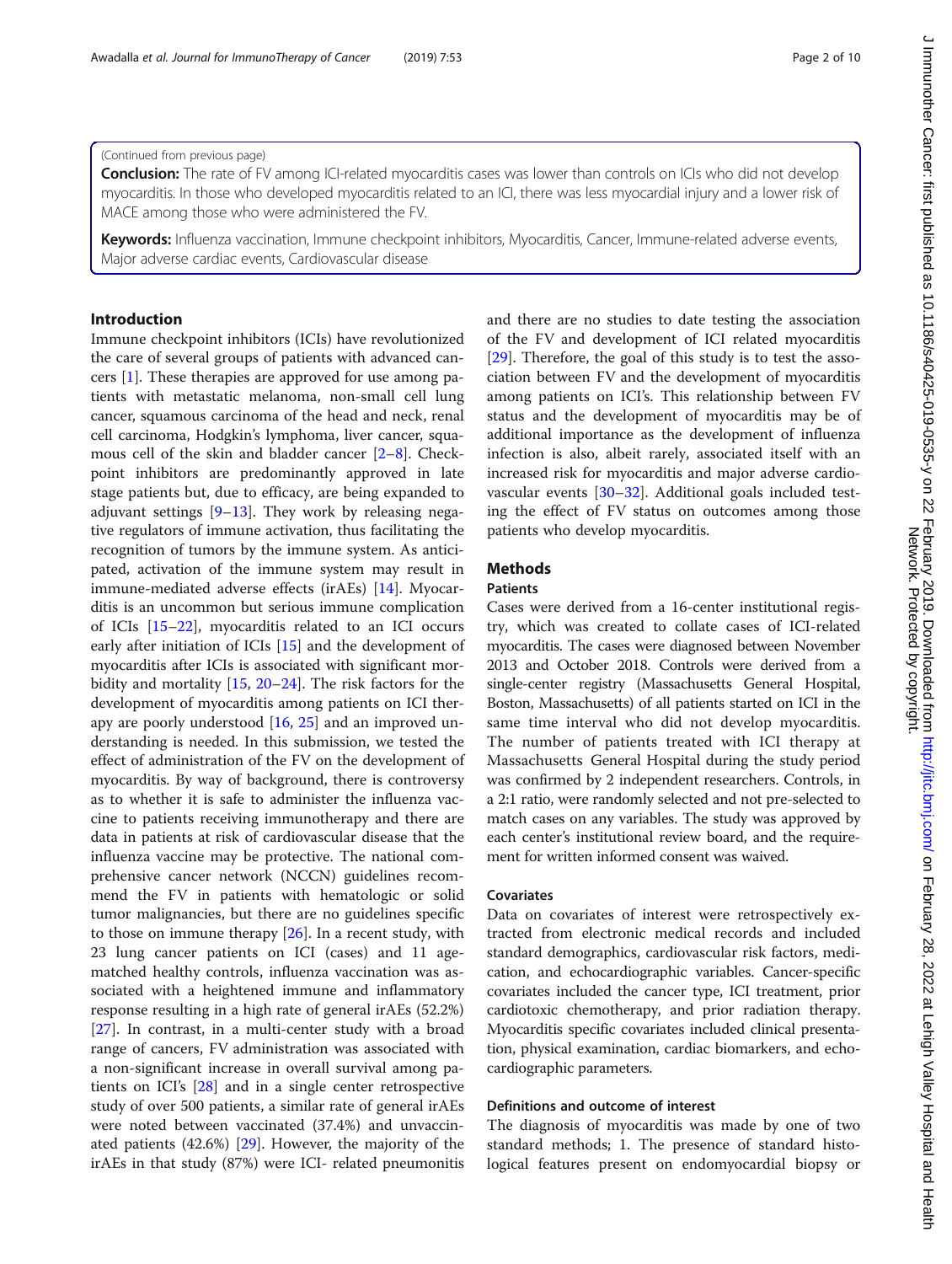autopsy or 2. A guideline-recommended standardized scor-

ing system which incorporates clinical, biomarker and cardiac imaging features [[33](#page-11-0)]. Subjects were defined as having received the FV if they received the FV anytime from 6 months prior to starting ICI to receiving the FV while on ICI therapy. This time frame was chosen as numerous studies have shown the period of effectiveness of the vaccine ranges within different cohorts, but peaks at 4–6 months, after which significantly declines [\[34,](#page-11-0) [35\]](#page-11-0). The administration of FV was at the discretion of clinician involved in care and not performed as part of a study. Two alternate thresholds to define FV status were also tested. In a second analysis, we defined FV status based on receiving the FV anytime from 3 months prior to starting ICI to receiving the FV while on ICI therapy. In the third definition of FV status, the FV group was restricted to those who were administered the FV after starting on an ICI. The first comparison was between cases who developed myocarditis and controls who did not develop myocarditis, separated by FV status. Additional analyses performed were restricted only to myocarditis cases. Within the cases who developed myocarditis, we next tested the association between FV status and adverse cardiovascular outcomes after the development of myocarditis. Major adverse cardiac events (MACE) was defined, as per prior studies among patients on ICI, as a composite of cardiovascular death, cardiac arrest, cardiogenic shock, and hemodynamically significant complete heart block (CHB) [\[15\]](#page-10-0). In cases where cardiac arrest, cardiogenic shock, or CHB led to death, that case was counted as a cardiac death. Standard definitions were used for cardiovascular death [\[36\]](#page-11-0), cardiac arrest [[37](#page-11-0)], and cardiogenic shock [[38](#page-11-0)]. Hemodynamically significant CHB was defined as a complete absence of atrial-to-ventricular conduction requiring a temporary pacemaker [\[39\]](#page-11-0).

### Statistical analysis

Continuous variables were summarized as either the mean ± standard deviation (SD) or as the median and interquartile range (IQR), as appropriate, and categorical variables were presented as percentages. Comparisons by case status (case vs. control) and by flu vaccination status were compared using the Student's t-test for continuous variables or either the chi-square or Fisher's exact test for categorical variables. Kaplan Meier curves and the log-rank test were generated to quantify the relationship between FV and MACE-free survival. All statistical tests were 2-sided and 5% was set as the level of significance. Statistical analysis was performed using R Version 3.5.1 (R foundation for statistical computing, Vienna, Austria).

#### Results

#### Patient characteristics

The mean age of patients  $(n = 101)$  who developed ICI-associated myocarditis was  $67 \pm 18$  years with 72% being male (Table [1](#page-5-0)). The median time to onset of myocarditis from first ICI was 57 days (interquartile range 27–122 days). In comparison with controls  $(n = 201)$ , myocarditis cases had a higher body mass index (Table [1](#page-5-0)); otherwise, there were no major differences in non-cancer variables between cases and controls. The most common presentations were chest pain and shortness of breath (Table [3](#page-7-0)). An echocardiogram was performed in 98% (99/ 101) of cases; 41% (41/99) had a reduced ejection fraction (EF) (< 50%) and 59% had a preserved EF.

## Cancer and treatment characteristics

The most common indications for ICI were melanoma and non-small cell lung cancer (Table [1](#page-5-0)). Compared to controls, the myocarditis cases were less likely to have had prior radiation therapy, taxol or carboplatin chemotherapy (Table [1](#page-5-0)). When compared to the control group without myocarditis, the myocarditis cases were also more likely to have received combination ICI therapy (Table [2\)](#page-6-0). However, overall, most cases of myocarditis were being treated with concurrent single ICI therapy (72%). A complete description of the ICI therapies between cases and controls separated by those on combination therapy or single therapy at presentation is shown in Table [2](#page-6-0). The median follow-up time was 290 [IQR 139,543] days for controls, and 175 [89,363] days for myocarditis cases (Table [2](#page-6-0)). 50% of the myocarditis cases had not experienced another ICI-related side effect. There was generally no difference in the overall prevalence of other ICI-related side effects between cases and controls; however, myocarditis cases who did have an additional previous immune-related side effect had higher rates of pneumonitis and neurological side effects (Table [2](#page-6-0)).

### Influenza vaccination

Within 6 months prior to starting or during ICI treatment, 25% (25/101) of the myocarditis cases received the FV (median of 88 days, interquartile range 25–120 days). In comparison, FV was administered to 40% (80/201,  $p = 0.01$  for rate comparison) of controls on an ICI who did not develop myocarditis (median of 79 days, interquartile range of 43–170, Table [1\)](#page-5-0). We also restricted the comparison of FV rates to cases from the institution where the controls were also derived (MGH). We found that in an analysis restricted to myocarditis cases at MGH, the rate of FV among cases was 17% (5/30,  $p = 0.02$ ). Additional time-cut offs in the larger cohort were also tested to define whether a patient received the FV. In a second cut-off, we defined FV as having been administered the FV within 3 months prior to starting ICI treatment or during ICI therapy. When implementing this second time-cut off, 17% (17/101) of the myocarditis cases (31 [6, 85] days prior to ICI start) received the FV compared to 34% (69/201,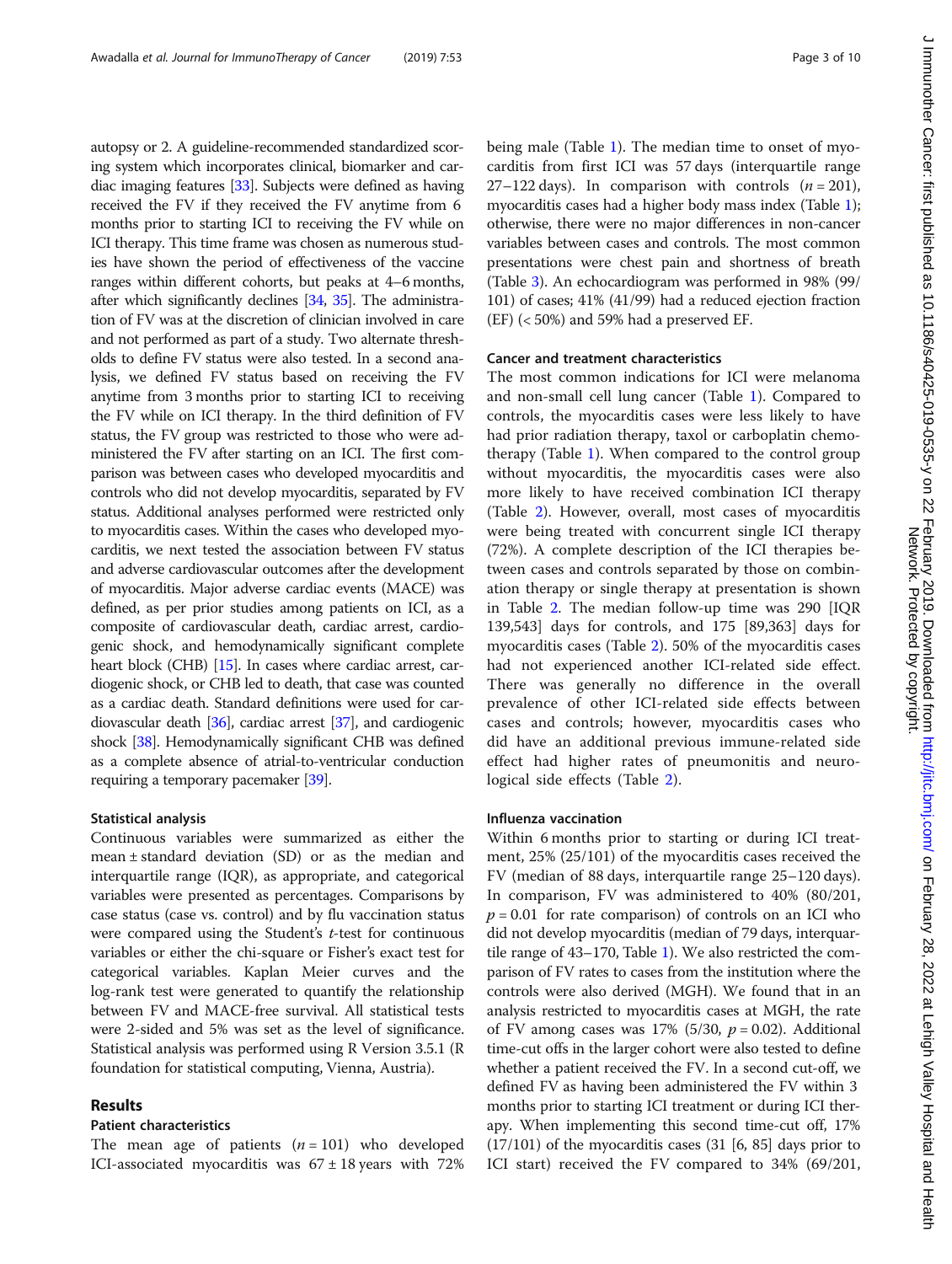<span id="page-5-0"></span>Table 1 Description of cases and controls

|                                           | Myocarditis<br>$(n = 101)$ | Controls<br>$(n = 201)$ | P Value |
|-------------------------------------------|----------------------------|-------------------------|---------|
| Age at start of ICI, yrs                  | $67 \pm 18$                | $64 \pm 14$             | 0.15    |
| Male                                      | 73 (72)                    | 129 (64)                | 0.16    |
| CV risk factors                           |                            |                         |         |
| Current or prior smoking                  | 40 (47)                    | 110 (58)                | 0.10    |
| Hypertension                              | 59 (60)                    | 115(61)                 | 0.88    |
| Diabetes mellitus                         | 22 (23)                    | 29 (15)                 | 0.09    |
| No CV risk factors                        | 23(23)                     | 40 (20)                 | 0.56    |
| Coronary artery disease                   | 12(13)                     | 24 (13)                 | 0.86    |
| Stroke                                    | 7(8)                       | 22 (12)                 | 0.32    |
| Heart failure                             | 5(6)                       | 13(7)                   | 0.69    |
| COPD                                      | 12 (14)                    | 25 (13)                 | 0.87    |
| Obstructive sleep apnea                   | 6(7)                       | 11(6)                   | 0.70    |
| Chronic kidney disease <sup>a</sup>       | 9(11)                      | 31 (16)                 | 0.22    |
| Body mass index, kg/m <sup>2</sup>        | $28 \pm 7$                 | $26 \pm 6$              | 0.01    |
| Primary cancer type                       |                            |                         |         |
| Head and neck                             | 5(5)                       | 14(7)                   | 0.50    |
| Hodgkin's lymphoma                        | 2(2)                       | 2 (1)                   | 0.60    |
| Melanoma                                  | 44 (44)                    | 100 (50)                | 0.31    |
| Lung cancer                               | 17(17)                     | 35 (17)                 | 1.00    |
| Pancreatic                                | 2(2)                       | 0                       | 0.11    |
| Renal cell carcinoma                      | 6(6)                       | 3(1)                    | 0.07    |
| Glioblastoma                              | 2(2)                       | 2(1)                    | 0.60    |
| Other                                     | 23 (23)                    | 20 (10)                 | 0.005   |
| Prior chemotherapy or radiation           |                            |                         |         |
| Radiation                                 | 29 (29)                    | 108 (54)                | < 0.001 |
| Anthracyclines                            | 6(6)                       | 3(1)                    | 0.07    |
| Cyclophosphamide                          | 2(2)                       | 2(1)                    | 0.60    |
| Gemcitabine                               | 5(5)                       | 8(4)                    | 0.77    |
| Taxanes                                   | 6(6)                       | 32 (16)                 | 0.01    |
| Carboplatin                               | 8 (8)                      | 60 (30)                 | < 0.001 |
| VEGF Inhibitors                           | 1(1)                       | 7(3)                    | 0.28    |
| Pre-ICI home CV medications               |                            |                         |         |
| Statin                                    | 32 (37)                    | 45 (24)                 | 0.02    |
| Aspirin                                   | 23 (26)                    | 42 (22)                 | 0.43    |
| Beta-blockers                             | 24 (28)                    | 55 (29)                 | 0.84    |
| ACE inhibitors or ARB                     | 26 (30)                    | 38 (20)                 | 0.07    |
| Calcium-channel blocker                   | 8(9)                       | 33 (17)                 | 0.08    |
| Rate of influenza vaccination             |                            |                         |         |
| 6 months:                                 |                            |                         |         |
| 6 months prior to ICI or on ICI           | 25(25)                     | 80 (40)                 | 0.01    |
| Time of vaccination prior to<br>ICI, days | 88 [25, 120]               | 79 [43, 170]            | 0.53    |

### Table 1 Description of cases and controls (Continued)

|                                           | Myocarditis<br>$(n = 101)$ | Controls<br>$(n = 201)$ | P Value |
|-------------------------------------------|----------------------------|-------------------------|---------|
| 3 months:                                 |                            |                         |         |
| 3 months prior to ICI or on ICI           | 17(17)                     | 69 (34)                 | 0.002   |
| Time of vaccination prior to<br>ICI, days | 31 [6,85]                  | 44 [13,58]              | 0.88    |
| On ICI therapy only:                      |                            |                         |         |
| On ICI                                    | 8 (8)                      | 34 (17)                 | O 04    |

Values are mean  $\pm$  SD or n (%), unless otherwise indicated. <sup>a</sup>Chronic kidney disease = glomerular filtration rate < 60 ml/min/1.73 m2. ICI immune checkpoint inhibitors, CV cardiovascular, COPD chronic obstructive pulmonary disease, VEGF vascular endothelial growth factor, ACE angiotensin converting enzyme, ARB angiotensin receptor blockers

 $p = 0.002$  for rate comparison) of controls (44 [13, 58] days prior to ICI start, Table 1). A complete description comparing the myocarditis cases using the 3-month time-cut off stratified by FV status is presented in Additional file [1:](#page-9-0) Table S1. We additionally used a third cut-off time to define FV status. In this third cut-off, we defined FV as only those who were administered the FV while on ICI. When FV status was restricted to those administered the FV while on ICI, the rates of FV in myocarditis cases during the period while on ICI therapy was 8% (8/101) compared to 17% (34/201) of controls who did not develop myocarditis ( $p = 0.04$ , a complete description of comparisons using this final threshold is not shown). We also tested whether there was temporal pattern in myocarditis presentation. There was no difference found in the temporal pattern of presentation with myocarditis, with 31% occurring in Spring, 22% in Summer, 21% in Autumn and 26% in Winter  $(p = 0.31)$ .

#### Comparison within myocarditis cases of those that were and were not administered the FV

When myocarditis cases who received the FV in the 6 months prior to ICI were compared to myocarditis cases who did not receive the FV, there was no difference with respect to age  $(69 \pm 8 \text{ vs. } 66 \pm 20 \text{ years}, p = 0.60)$ , sex (male, 68 vs. 74%,  $p = 0.58$ ), or cardiovascular risk factors (smoking history 48 vs. 47%,  $p = 0.95$ ; hypertension 58 vs. 60%,  $p = 0.42$ ; diabetes mellitus 30 vs. 21%,  $p = 0.36$ , Table [3](#page-7-0)). There was also no difference in the use of monotherapy or combined ICI treatment, as well as overall ICIs used among myocarditis cases when stratified by vaccination status. A complete description of the comparisons of ICI therapies between myocarditis cases who were and were not administered the FV is presented in Table [3.](#page-7-0) The occurrence of other irAEs was compared within the myocarditis cases, and 36% of cases vaccinated compared to 55% of unvaccinated cases had further immune side effects during treatment ( $p = 0.10$ ). Cases administered the vaccination were not at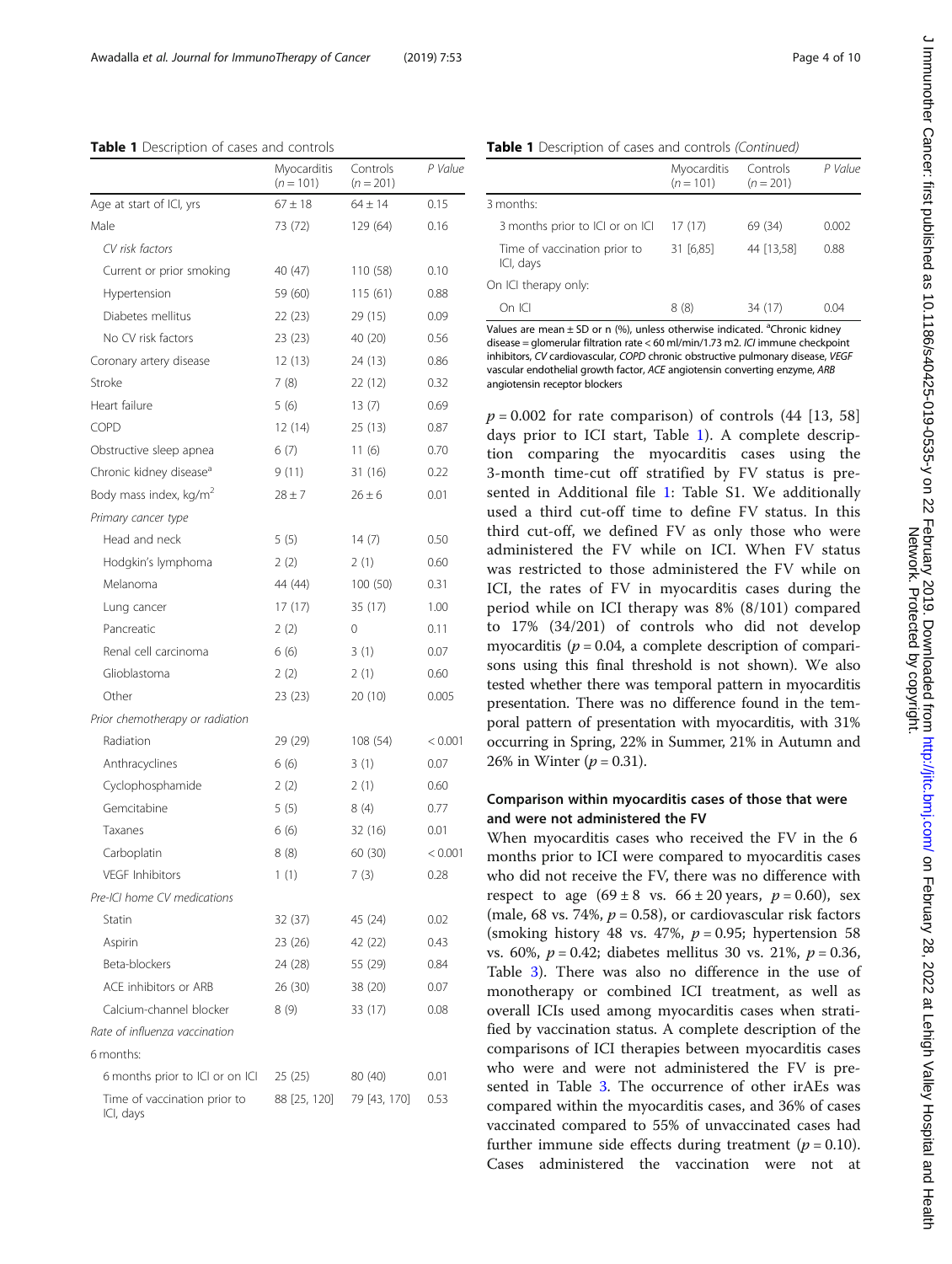#### <span id="page-6-0"></span>Table 2 Baseline cancer demographics

|                                                         | Cases<br>$(n = 101)$ | Controls<br>$(n = 201)$ | $P$ value |
|---------------------------------------------------------|----------------------|-------------------------|-----------|
| Single agent vs. combined                               |                      |                         |           |
| Combination                                             | 28 (28)              | 14(7)                   | < 0.001   |
| Monotherapy                                             | 73 (72)              | 177 (93)                | < 0.001   |
| Combined ICI                                            |                      |                         |           |
| Ipilimumab (anti-CTLA4) +<br>nivolumab (anti-PD1)       | 24 (24)              | 13(6)                   | < 0.001   |
| Ipilimumab (anti-CTLA4) +<br>pembrolizumab (anti-PD1)   | 1(1)                 | 0                       | 0.33      |
| Tremelimumab (anti-CTLA4) +<br>avelumab (anti-PD1)      | 1(1)                 | 0                       | 0.33      |
| Tremelimumab (anti-CTLA4) +<br>durvalumab (anti-PD1)    | 2(2)                 | 1(0)                    | 0.26      |
| Monotherapy ICI <sup>a</sup>                            |                      |                         |           |
| Pembrolizumab (anti-PD1)                                | 35(35)               | 62 (31)                 | 0.50      |
| Nivolumab (anti-PD1)                                    | 25(25)               | 85 (42)                 | 0.003     |
| Ipilimumab (anti-CTLA4)                                 | 6(6)                 | 28 (14)                 | 0.04      |
| Tremelimumab (anti-CTLA4)                               | 1(1)                 | 0                       | 0.33      |
| Atezolizumab (anti-PDL1)                                | 6(6)                 | 2(1)                    | 0.02      |
| Avelumab (anti-PDL1)                                    | 0                    | 0                       | 1.00      |
| Durvalumab (anti-PDL1)                                  | 0                    | 0                       | 1.00      |
| Overall types of ICI                                    |                      |                         |           |
| Any anti-PD1                                            | 85 (84)              | 160 (80)                | 0.34      |
| Any anti-CTLA4                                          | 35 (35)              | 42 (21)                 | 0.01      |
| Any anti-PDL1                                           | 9(9)                 | 3(1)                    | 0.003     |
| Days of follow-up [IQR]                                 | 175 [89,363]         | 290 [139,543]           | < 0.001   |
| Other immune side effects during treatment <sup>b</sup> |                      |                         |           |
| No other immune side effects                            | 51 (50)              | 86 (43)                 | 0.20      |
| Hypophysitis/pituitary/adrenal                          | 6(6)                 | 14(7)                   | 0.74      |
| Pneumonitis                                             | 30 (30)              | 24 (12)                 | < 0.001   |
| Hepatitis                                               | 8(8)                 | 11(5)                   | 0.41      |
| Colitis                                                 | 9(9)                 | 27(13)                  | 0.25      |
| Dermatitis                                              | 6(6)                 | 5(2)                    | 0.19      |
| Neurological                                            | 11(11)               | 4(2)                    | 0.001     |
| Gastritis                                               | 3(3)                 | 5(2)                    | 1.00      |

Values are n  $(%)$  or mean  $±$  SD. All cases with ICI-associated myocarditis had ICI permanently discontinued. <sup>a</sup>lf most recent ICI therapy was monotherapy.<br>PMore than one immune side offect may essure Anti CTI 44 anti-outotox bMore than one immune side effect may occur. Anti-CTLA4 anti-cytotoxic T-lymphocyte-associated protein 4, anti-PD1 anti-programmed cell death protein 1, anti-PDL1 anti-programmed death-ligand 1, ICI immune checkpoint inhibitors

increased risk of other immune side effects during treatment (FV vs. no FV, hypophysitis 4 vs. 7%,  $p = 1.00$ ; hepatitis 4 vs. 9%,  $p = 0.68$ ; colitis 8 vs. 9%,  $p = 1.00$ ; dermatitis 0 vs. 8%,  $p = 0.33$ ; neurological 4 vs. 13%,  $p =$ 0.28 or gastritis 0 vs. 4%,  $p = 0.57$  (Table [3](#page-7-0))). In contrast, myocarditis cases administered the FV were less likely to have prior ICI-related pneumonitis (12 vs. 36%,  $p = 0.03$ ) (Table [3\)](#page-7-0). When stratifying the groups by FV status,

there was no difference in the LVEF ( $46 \pm 15$  vs.  $50 \pm$ 16%,  $p = 0.28$ , Table [3](#page-7-0)) but serum troponin, a measure of myocardial injury, was higher among cases who did not receive the FV. Specifically, when compared to unvaccinated cases, cases administered the FV had a 3-fold lower troponin T level (0.12 [0.02, 0.47] vs. 0.40 [0.11,

#### Major adverse cardiac events

1.26] ng/ml,  $p = 0.02$  (Table [3](#page-7-0)).

The median follow-up of myocarditis cases was 175 days (interquartile range 89 to 363 days] (Table 2) and during this follow-up period, 47% (47/101) of all myocarditis cases experienced a MACE: CHB  $(n = 16)$ , cardiogenic shock ( $n = 17$ ), cardiac arrest ( $n = 15$ ), or cardiovascular death ( $n = 32$  $n = 32$  $n = 32$ , Table 3). Myocarditis cases who received the FV were at a lower risk of cumulative MACE when compared to unvaccinated cases (cumulative MACE 24 vs. 59%,  $p = 0.002$ ) (Fig. [1](#page-8-0)). When the individual components of MACE were compared, vaccinated cases were less likely to have a cardiovascular death when compared to cases not administered the flu vaccine (36 vs. 72%,  $p = 0.04$ , Table [3](#page-7-0)). The rates of the other individual components were non-significantly lower among those administered the FV: complete heart block (9 vs. 19%, FV vs. no FV,  $p = 0.35$ ), cardiogenic shock (9 vs. 20%,  $p = 0.35$ ), or cardiac arrest (9 vs. 17%,  $p = 0.51$ , Table [3\)](#page-7-0).

## **Discussion**

We tested the association between FV and the development of myocarditis among patients on ICIs, and the effect of FV status on presentation and outcomes among patients who develop ICI-myocarditis. In our retrospective study of 101 ICI-related myocarditis cases, we found that 25% were vaccinated against influenza. In comparison, rate of vaccination for influenza was higher (40%) among 201 control patients on ICIs who did not develop myocarditis. This first analysis included those administered the FV from 6 months prior to commencing ICI therapy or during therapy. Similar findings of lower rates of vaccination against flu among myocarditis cases were noted when using a 3-month cut-off or, when restricting FV to administration during ICI therapy only and restricting to cases from the same institution from where the controls were derived. Among myocarditis cases, serum troponin, a measure of myocardial injury used to detect myocarditis, was 3-fold higher among myocarditis cases not administered the FV. This increase in serum troponin among unvaccinated myocarditis cases was associated with an increase in subsequent major adverse cardiac events. Specifically, during follow up, the rate of cumulative MACE among unvaccinated cases was more than double the adverse event rate seen among myocarditis cases administered the FV. Additional parallel findings of importance related to pneumonitis were noted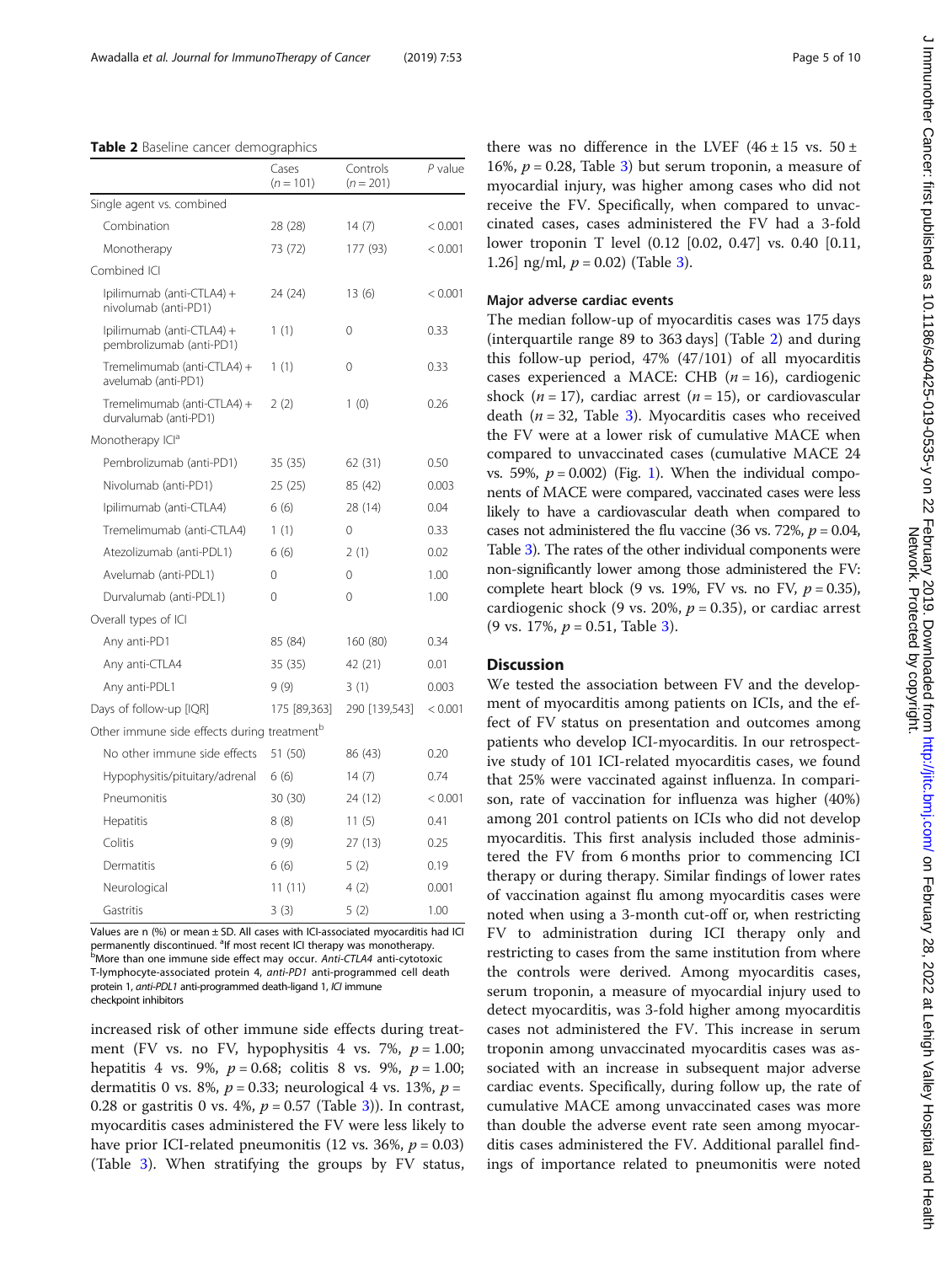| vaccination (FV)                    |                         |                     |         | vaccination (FV) (Continued)                             |
|-------------------------------------|-------------------------|---------------------|---------|----------------------------------------------------------|
|                                     | <b>FV</b><br>$(n = 25)$ | No FV<br>$(n = 76)$ | P Value |                                                          |
| Age at start of ICI, yrs            | $69 \pm 8$              | $66 \pm 20$         | 0.60    | Tremelimumab (anti-CTLA4)                                |
| Male                                | 17 (68)                 | 56 (74)             | 0.58    | Atezolizumab (anti-PDL1)                                 |
| CV risk factors                     |                         |                     |         | Avelumab (anti-PDL1)                                     |
| Current or prior smoking            | 10(48)                  | 30(47)              | 0.95    | Durvalumab (anti-PDL1)                                   |
| Hypertension                        | 14 (58)                 | 45 (60)             | 0.89    | Overall types of ICI                                     |
| Diabetes mellitus                   | 7(30)                   | 15(21)              | 0.36    | Any anti-PD1                                             |
| No CV risk factors                  | 4(16)                   | 19(25)              | 0.35    | Any anti-CTLA4                                           |
| Coronary artery disease             | 3(15)                   | 9(13)               | 0.73    | Any anti-PDL1                                            |
| Stroke                              | 1(5)                    | 6(8)                | 1.00    | Days of follow-up [IQR]                                  |
| Heart failure                       | 1(5)                    | 4(6)                | 1.00    | Other immune side effects durin                          |
| <b>COPD</b>                         | 5(28)                   | 7(10)               | 0.12    | No other immune side effects                             |
| Obstructive sleep apnea             | 0                       | 6(9)                | 0.60    | Hypophysitis/pituitary/adrenal                           |
| Chronic kidney disease <sup>a</sup> | 2(11)                   | 7(10)               | 1.00    | Pneumonitis                                              |
| Body mass index, kg/m <sup>2</sup>  | $78 + 5$                | $28 \pm 7$          | 0.90    | Hepatitis                                                |
| Primary cancer type                 |                         |                     |         | Colitis                                                  |
| Head and neck                       | 0                       | 5(7)                | 0.33    | Dermatitis                                               |
| Hodgkin's lymphoma                  | 0                       | 2(3)                | 1.00    | Neurological                                             |
| Melanoma                            | 12 (48)                 | 32 (42)             | 0.61    | Gastritis                                                |
| Lung cancer                         | 6(24)                   | 11(14)              | 0.35    | Myocarditis presentation <sup>c</sup>                    |
| Pancreatic                          | 2(8)                    | 0                   | 0.06    | Chest pain                                               |
| Renal cell carcinoma                | 2(8)                    | 4(5)                | 0.64    | Shortness of breath                                      |
| Glioblastoma                        | 0                       | 2(3)                | 1.00    | Orthopnea                                                |
| Other                               | 3(12)                   | 20 (26)             | 0.18    | Paroxysmal nocturnal dyspnea                             |
| Prior chemotherapy or radiation     |                         |                     |         | Fatigue                                                  |
| Radiation                           | 4(16)                   | 25 (33)             | 0.11    | Admission examination                                    |
| Anthracyclines                      | 1(4)                    | 5(7)                | 1.00    | Jugular venous distension                                |
| Cyclophosphamide                    | 1(4)                    | 1(1)                | 0.44    | Crackles on lung exam                                    |
| Gemcitabine                         | 2(8)                    | 3(4)                | 0.60    | Admission vitals                                         |
| Taxanes                             | 2(8)                    | 4(5)                | 0.64    | Heart rate, beats/min                                    |
| Carboplatin                         | 2(8)                    | 6(8)                | 1.00    | Systolic blood pressure,                                 |
| <b>VEGF Inhibitors</b>              | 0                       | 1(1)                | 1.00    | mmHg                                                     |
| Single agent vs. combined ICI       |                         |                     |         | Diastolic blood pressure,<br>mmHg                        |
| Combination                         | 8(32)                   | 20(26)              | 0.61    | Respiratory rate, rate, min                              |
| Monotherapy                         | 17 (68)                 | 56 (74)             | 0.61    | Oxygen requirement and deliver                           |
| Combined ICI                        |                         |                     |         | Room air                                                 |
| Ipilimumab + nivolumab              | 8(32)                   | 16(21)              | 0.27    | Nasal cannula                                            |
| Ipilimumab + pembrolizumab          | 0                       | 1(1)                | 1.00    | Intubated                                                |
| Tremelimumab + avelumab             | $\mathbf{0}$            | 1(1)                | 1.00    |                                                          |
| Tremelimumab + durvalumab 0         |                         | 2(3)                | 1.00    | Echocardiography, myocarditis c<br>LVEF <sup>e</sup> , % |
| Monotherapy ICI <sup>b</sup>        |                         |                     |         |                                                          |
| Pembrolizumab (anti-PD1)            | 7 (28)                  | 28 (37)             | 0.42    | LVIDD, mm                                                |
| Nivolumab (anti-PD1)                | 7 (28)                  | 18(24)              | 0.66    | Admission cardiac enzymes                                |
| Ipilimumab (anti-CTLA4)             | 2(8)                    | 4(5)                | 0.64    | Troponin T, ng/ml                                        |
|                                     |                         |                     |         |                                                          |

<span id="page-7-0"></span>

| <b>Table 3</b> Comparison of Myocarditis cases with and without Flu |  |  |
|---------------------------------------------------------------------|--|--|
| vaccination (FV)                                                    |  |  |

Table 3 Comparison of Myocarditis cases with and without Flu vaccination (FV) (Continued)

|                                                | FV<br>$(n = 25)$   | No FV<br>$(n = 76)$   | P Value |
|------------------------------------------------|--------------------|-----------------------|---------|
| Tremelimumab (anti-CTLA4)                      | 1(4)               | 0                     | 0.25    |
| Atezolizumab (anti-PDL1)                       | 0                  | 6(8)                  | 0.33    |
| Avelumab (anti-PDL1)                           | 0                  | 0                     | 1.00    |
| Durvalumab (anti-PDL1)                         | 0                  | 0                     | 1.00    |
| Overall types of ICI                           |                    |                       |         |
| Any anti-PD1                                   | 22 (88)            | 63 (83)               | 0.75    |
| Any anti-CTLA4                                 | 11(44)             | 24 (32)               | 0.33    |
| Any anti-PDL1                                  | 0                  | 9 (12)                | 0.11    |
| Days of follow-up [IQR]                        | 223 [111, 324]     | 162 [86, 364]         | 0.32    |
| Other immune side effects during treatment $c$ |                    |                       |         |
| No other immune side effects                   | 16 (64)            | 34 (45)               | 0.10    |
| Hypophysitis/pituitary/adrenal                 | 1(4)               | 5(7)                  | 1.00    |
| Pneumonitis                                    | 3(12)              | 26 (36)               | 0.03    |
| Hepatitis                                      | 1(4)               | 7 (9)                 | 0.68    |
| Colitis                                        | 2(8)               | 7(9)                  | 1.00    |
| Dermatitis                                     | 0                  | 6(8)                  | 0.33    |
| Neurological                                   | 1(4)               | 10(13)                | 0.28    |
| Gastritis                                      | 0(0)               | 3(4)                  | 0.57    |
| Myocarditis presentation <sup>c</sup>          |                    |                       |         |
| Chest pain                                     | 15 (60)            | 50 (66)               | 0.60    |
| Shortness of breath                            | 6(25)              | 21(28)                | 0.75    |
| Orthopnea                                      | 6(26)              | 18 (24)               | 0.86    |
| Paroxysmal nocturnal dyspnea                   | 2(9)               | 7 (9)                 | 1.00    |
| Fatigue                                        | 8(40)              | 27 (46)               | 0.65    |
| Admission examination                          |                    |                       |         |
| Jugular venous distension                      | 8(32)              | 24 (32)               | 1.00    |
| Crackles on lung exam                          | 8(32)              | 36 (47)               | 0.25    |
| Admission vitals                               |                    |                       |         |
| Heart rate, beats/min                          | $92 \pm 16$        | $89 \pm 24$           | 0.67    |
| Systolic blood pressure,<br>mmHg               | $126 \pm 17$       | $126 \pm 21$          | 0.89    |
| Diastolic blood pressure,<br>mmHg              | $70 \pm 10$        | $72 \pm 11$           | 0.48    |
| Respiratory rate, rate, min                    | $19 \pm 2$         | $22 \pm 14$           | 0.38    |
| Oxygen requirement and delivery <sup>d</sup>   |                    |                       |         |
| Room air                                       | 13 (72)            | 51 (75)               | 0.61    |
| Nasal cannula                                  | 5(28)              | 13 (19)               | 0.61    |
| Intubated                                      | 0                  | 4(6)                  | 0.61    |
| Echocardiography, myocarditis admission        |                    |                       |         |
| LVEF <sup>e</sup> , %                          | $46 \pm 15$        | $50 \pm 16$           | 0.28    |
| LVIDD, mm                                      | $45 \pm 11$        | $48 \pm 6$            | 0.15    |
| Admission cardiac enzymes                      |                    |                       |         |
| Troponin T, ng/ml                              | $0.12$ [0.02,0.47] | $0.40$ $[0.11, 1.26]$ | 0.02    |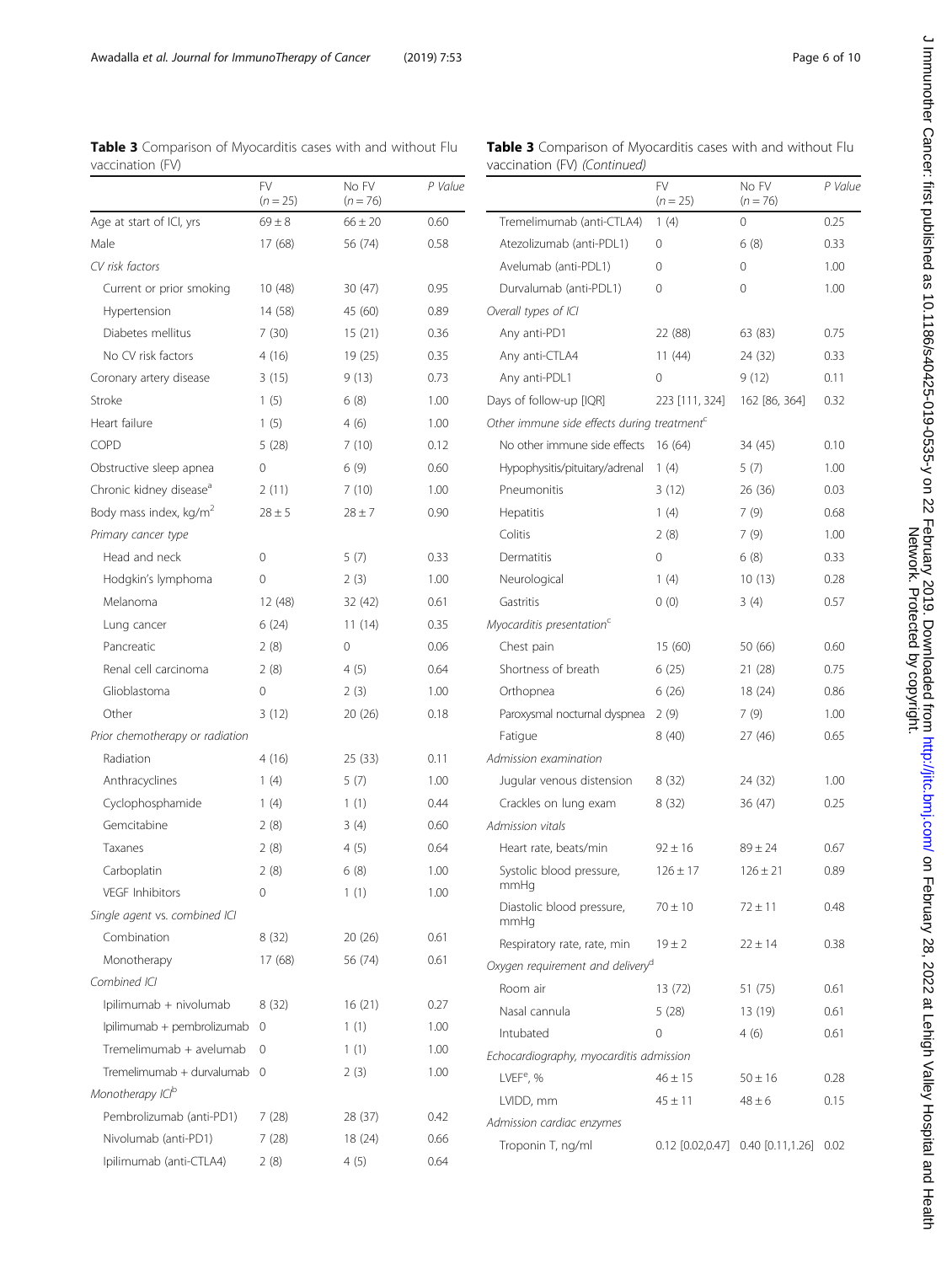<span id="page-8-0"></span>Table 3 Comparison of Myocarditis cases with and without Flu vaccination (FV) (Continued)

|                          | <b>FV</b><br>$(n = 25)$ | No FV<br>$(n = 76)$ | P Value |
|--------------------------|-------------------------|---------------------|---------|
| BNP or NT-pro BNP, pg/ml | 568 [421,987]           | 600 [215,4275]      | 0.82    |
| Outcomes: MACF           |                         |                     |         |
| Cumulative MACF          | 6(24)                   | 45 (59)             | 0.002   |
| Complete heart block     | 2(9)                    | 14 (19)             | 0.35    |
| Cardiogenic shock        | 2(9)                    | 15(20)              | 0.35    |
| Cardiac arrest           | 2(9)                    | 13(17)              | 0.51    |
| Cardiovascular death     | 4(36)                   | 28 (72)             | 0.04    |

Values are mean ± SD or n (%), or median [interquartile range]. <sup>a</sup>Chronic kidney disease = glomerular filtration rate < 60 ml/min/1.73 m<sup>2</sup>. <sup>b</sup>lf most recent ICI therapy was monotherapy. <sup>c</sup>Can include more than 1. <sup>d</sup>Of available cases (18 vaccinated, 69 unvaccinated). <sup>e</sup>All vaccinated cases [\[25](#page-10-0)] and 74 of the 76 unvaccinated cases had an admission echocardiogram. <sup>f</sup>Cases may have had more than one MACE, but only first event encountered was included in analysis. CV cardiovascular, ICI immune checkpoint inhibitors, anti-CTLA4 anti-cytotoxic T-lymphocyte-associated protein 4, anti-PD1 anti-programmed cell death protein 1, anti-PDL1 anti-programmed death-ligand 1, LVEF left ventricular ejection fraction, LVIDD left ventricular internal dimension diameter, BNP brain natriuretic peptide, NT- pro BNP N-terminal pro BNP

that were not the primary focus of this paper. As compared to controls who did not develop myocarditis, the rates of pneumonitis were higher among myocarditis cases; and in analyses restricted to myocarditis cases, the rates of pneumonitis were higher among those cases not administered the FV.

Data testing the association between FV status and immune-mediated adverse events among patients on ICI therapy have provided conflicting results. In a single center study among patients with lung cancer, influenza vaccination during treatment with anti-PD1 induced an adequate serological protection from influenza, an increased inflammatory response and heightened the risk for immune-related adverse events [[27\]](#page-10-0). There are differences in our study and that prior study that may explain the discordant findings. Specifically, we included patients



with all types of cancers who were on an ICI, we included all types of ICI therapies and we only primarily focused on one type of adverse event, myocarditis. We focused on myocarditis for the following four reasons: 1) myocarditis is an uncommon but serious complication of ICI therapy, 2) myocarditis can occur among patients with active influenza infection, 3) vaccination against influenza has been associated with a reduction in cardiovascular events in broad populations [[40](#page-11-0), [41\]](#page-11-0), 4) the risk for cardiovascular events is increased broadly among patients with cancer, Data among broad populations showing a beneficial effect of FV on cardiovascular events are robust. For example, in a large meta-analysis of randomized controlled trials of nearly 7000 patients, the administration of FV was associated with a lower risk of MACE [\[30](#page-10-0)]. Other studies have also suggested that the use of the FV vaccine may be safe among patients on an ICI. Specifically, a recent single center study suggested that the seasonal influenza vaccination is safe and may be beneficial for patients on ICI with reduced rates of hospital admissions from flu-related and immunotherapy-related adverse events [\[29\]](#page-10-0). This latter study also included patients with all types of cancer and ICI therapies.

In supportive findings of a protective effect of FV among patients on an ICI, we found that biomarkers of risk in general myocarditis and for adverse events among patients who develop ICI myocarditis were higher among unvaccinated cases. We previously noted that serum troponin, a sensitive marker for myocardial injury is elevated among most patients with ICI myocarditis and the degree of elevation of serum troponin is a predictor of adverse cardiovascular events among patients who develop myocarditis on an ICI  $[15]$ . In this current study, troponin levels were higher among unvaccinated cases with ICI myocarditis compared to cases with myocarditis who were administered the FV. We also noted that serious adverse cardiac events were increased among patients who developed ICI myocarditis and were not previously administered the FV.

Although not the primary focus of this paper our findings regarding other immune-related adverse events, specifically pneumonitis, merit discussion. Our rates of any grade of other irAEs were 36 and 55% in the vaccinated and unvaccinated cases, respectively. These are comparable to the 37% irAEs in the vaccinated group and 43% in the unvaccinated group reported in the discussed single center study showing a protective effect of FV [[29\]](#page-10-0). However, these rates are still lower than the rate of 52.2% of previously vaccinated patients developing any grade irAEs in the study of Läubli and colleagues [[27\]](#page-10-0). We found higher rates of pneumonitis in the population without FV, Pneumonitis and pneumonia are important causes of influenza-associated morbidity and mortality among broad populations [[42](#page-11-0), [43\]](#page-11-0) and FV has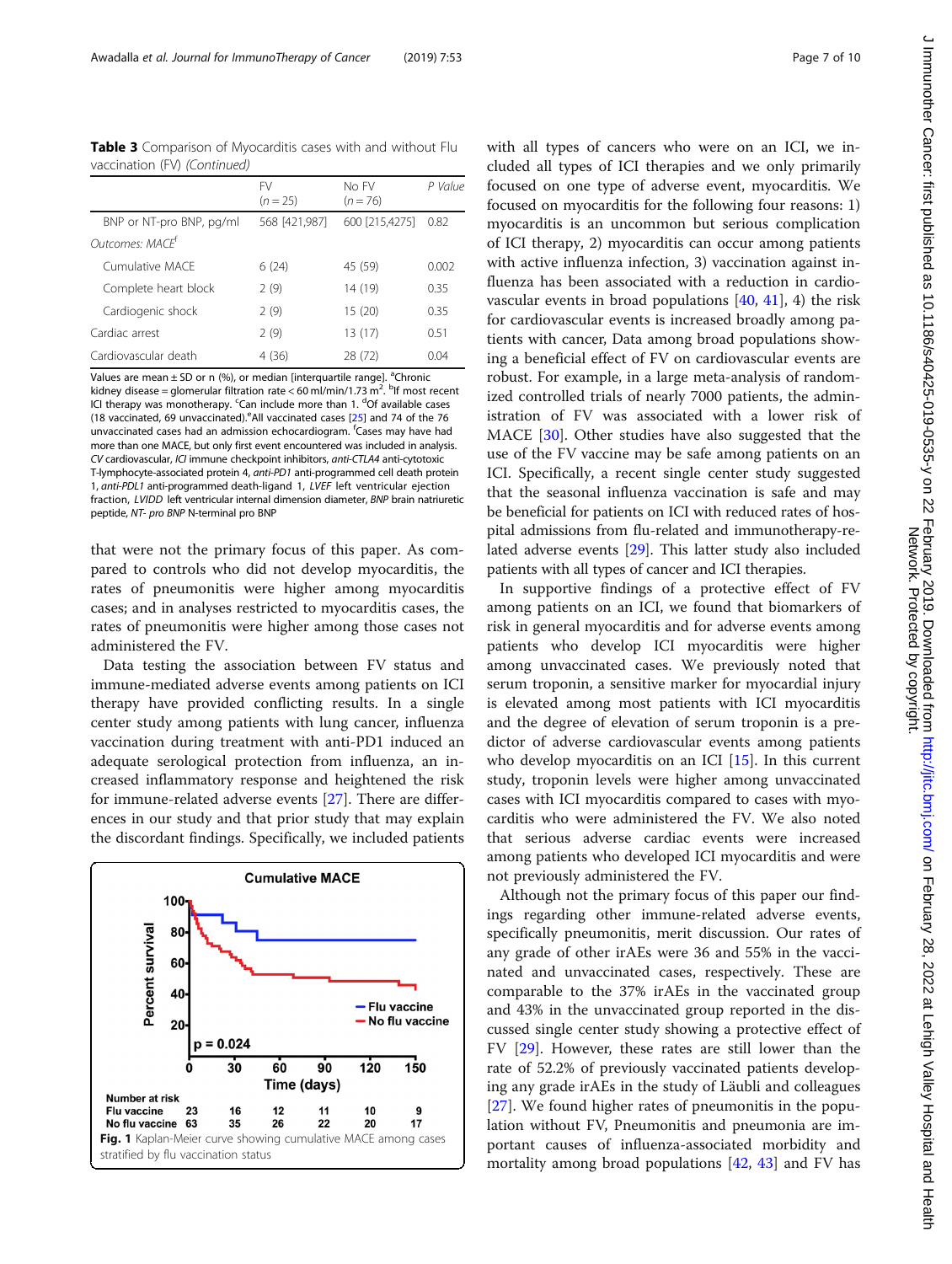J Immunother Cancer: first published as 10.1186/s40425-019-0535-y on 22 February 2019. Downloaded from http://jitc.bmj.com/ on February 28, 2022 at Lehigh Valley Hospital and Health<br>Networker Cancer: first published as 10. J mmunother Cancer: tirst published as 10.1186/s40425-019-0535-y on 22 February 2019. Downloaded from <http://jitc.bmj.com/> on February 28, 2022 at Lehigh Valley Hospital and Health Network. Protected by copyright.

<span id="page-9-0"></span>been shown to reduce morbidity and mortality among at-risk individuals [[40,](#page-11-0) [43](#page-11-0)], including patients with cancer [[44](#page-11-0)–[46](#page-11-0)]. In our cohort, vaccinated cases had lower rates of immune-related pneumonitis compared to unvaccinated cases. This may be explained by the protective nature of the FV against pneumonitis and pneumonia and support the need for prospective randomized studies in this at-risk population.

This study has some limitations that merit discussion. This is the largest registry of patients with ICI-myocarditis; however, this was a retrospective case-control study where cases were derived from multiple institutions and controls were derived from a single institution. To address this, we also compared the rates of FV within cases and controls from the same institution and found similar results of a lower rate of FV among patients on an ICI who got myocarditis. Additionally, as this was a retrospective study, the type of influenza vaccination, the specific antibody titers and measures of inflammatory response were not recorded. Also, the choice of whether patients were administered the FV was at the discretion of the clinician involved in their care, which differed between the centers but also locally within each center. Ideally to test the association of the FV and ICI myocarditis, a prospective study comparing all ICI patients with and without FV who develop myocarditis, or a randomized clinical trial would be warranted. However, with a low incidence rate of ICI-myocarditis ( $\sim 0.5-1.0\%$  or less) [\[14,](#page-10-0) [15](#page-10-0), [20](#page-10-0), [21\]](#page-10-0), to test this association adequately, a large cohort of subjects would be required. In addition, there are currently no available systematic screening approaches for myocarditis among patients on ICIs and diagnosis is based on physician's suspicion. Therefore, a prospective approach may also lead to an underestimation in the incidence of myocarditis and the effect of the FV. Finally, this study does not provide a mechanism by which the FV may be protective. Indeed, the mechanism underlying the protective effect of the FV against cardiovascular events in the general population is also unclear [[30](#page-10-0)], but potential mechanisms include rupture of a vulnerable atherosclerotic plaque, heart failure, or, relevant to this study, myocarditis [\[32](#page-10-0), [47](#page-11-0)–[49](#page-11-0)]. Direct involvement of influenza in the myocardium, leading to myocarditis, is uncommon with rates of up to 10% reported depending on methods of detection used [\[31\]](#page-10-0) and influenza infection can cause myocarditis by direct cytolysis of the myocyte causing necrosis, but also the host immune response to the virus may play an important role [[50](#page-11-0)].

#### Conclusion

In summary, the administration of the FV was not associated with an increased risk of subsequent myocarditis among patients on ICI. In contrast, rates of influenza vaccination were lower among patients who did develop myocarditis on ICI, and the influenza vaccine was associated with a lower rate of ICI-related pneumonitis. At presentation, myocarditis cases administered the FV had lower troponin levels and, in follow-up, had lower rates of cumulative MACE. There is a clear need to establish the safety status of influenza vaccination among cancer patients treated with ICIs, as our data suggest that it may be protective. Further large studies are warranted to test and validate these important findings.

## Additional file

[Additional file 1:](https://doi.org/10.1186/s40425-019-0535-y) Table S1. (3-month cut-off): Comparison of Myocarditis cases with<sup>#</sup> and without Flu vaccination (FV). (DOCX 22 kb)

#### Acknowledgments

Not applicable.

#### Funding

Dr. S. S. Mahmood has been supported by the Sarnoff Cardiovascular Research Foundation. Dr. R.J. Sullivan was supported, in part, through the National Institutes of Health (NIH)/ National Cancer Institute (NCI) (RO1CA229851, UH2CA207355, R01CA193970). Dr. C.L. Chen, and Dr. D. Gupta were supported, in part, through the NIH/NCI P30CA008748. Dr. P. Thavendiranathan was supported, in part, through the Canadian Institutes of Health Research New Investigator Award (FRN 147814). Dr. C.G. Tocchetti was supported by a Ricerca di Ateneo/Federico II University grant. Dr. T.G. Neilan was supported, in part, through the Kohlberg Foundation, an American Heart Association Fellow to Faculty Award (12FTF12060588), NIH/NHLBI (1R01HL130539-01A1, 1R01HL137562-01A1, and K24HL113128–06), and NIH/Harvard Center for AIDS Research (P30 AI060354). The study was not funded.

#### Availability of data and materials

Not applicable.

#### Authors' contributions

MA drafted the manuscript with guidance from TGN. All authors participated in the conceptualization, writing, review, and revision of this manuscript. In addition, all authors have read and approved the final version of this manuscript.

#### Author's information

Not applicable.

#### Ethics approval and consent to participate

The Institutional Review Boards at each center granted a waiver of informed consent for this study.

#### Consent for publication

Not applicable.

#### Competing interests

Dr. Mahmood has received consultancy fees from OMR Globus, Alpha Detail, and Opinion Research Team. Dr. Nohria has received research support from Amgen; and has been a consultant for Takeda Oncology. Dr. Heinzerling has received consultancy, advisory board, and speaker fees from MSD, BMS, Roche, Novartis, Amgen, and Curevac. Dr. Sullivan has been a consultant to Merck and Novartis. Dr. Moslehi has served as a consultant/advisor for Novartis, Pfizer, Bristol-Myers Squibb, Takeda/Millennium, Ariad, Acceleron, Vertex, Incyte, Rgenix, Verastem, Pharmacyclics, StemCentRx, Heat Biologics, Daiichi-Sankyo, and Regeneron. Dr. Tocchetti has received speaker fees from Alere. Dr. Groarke has received research support from Amgen. Dr. Neilan has received advisory fees from Takeda and Parexel. All other authors have reported that they have no relationships relevant to the contents of this paper to disclose.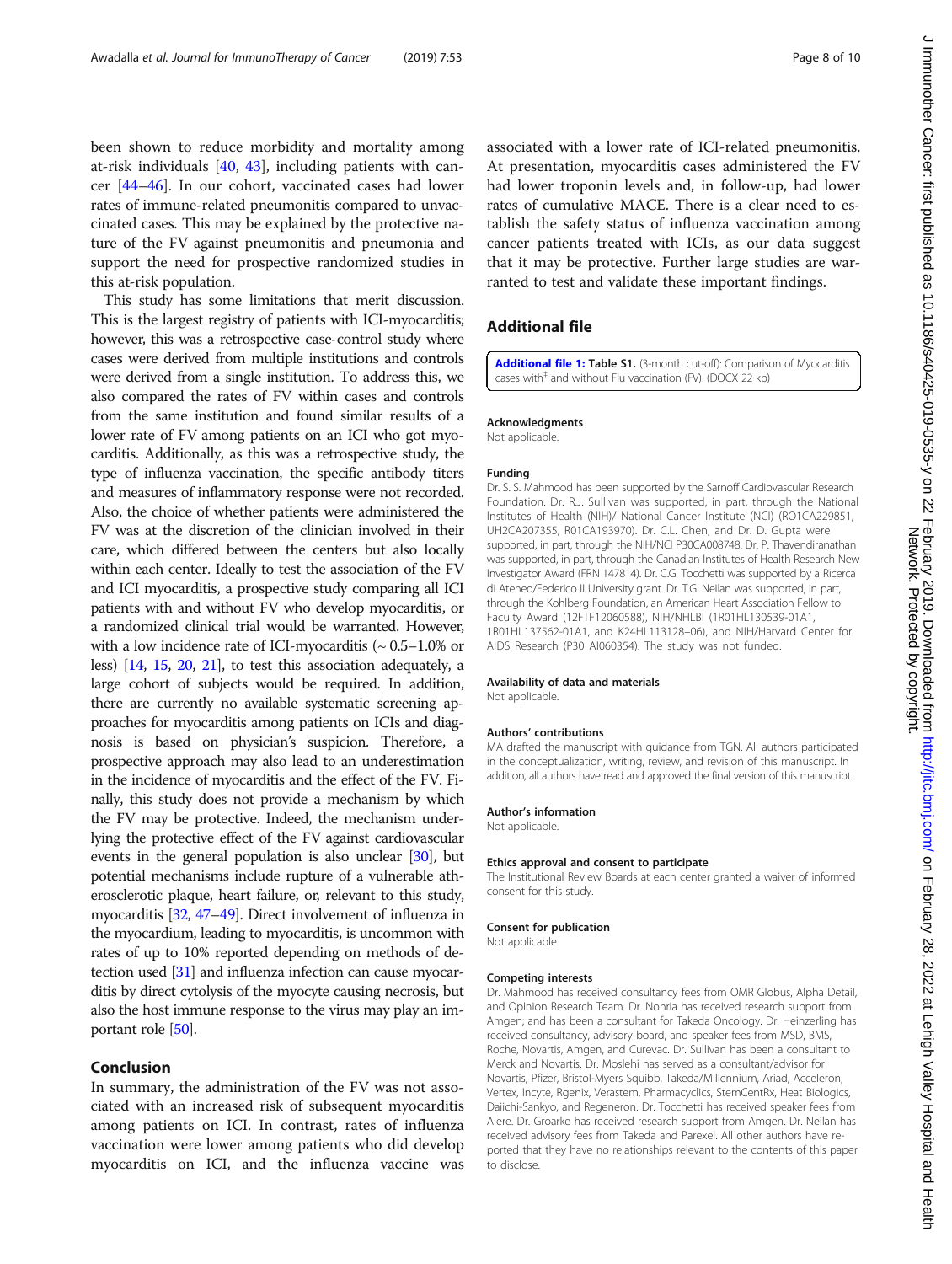<span id="page-10-0"></span>Springer Nature remains neutral with regard to jurisdictional claims in published maps and institutional affiliations.

#### Author details

<sup>1</sup>Cardiac MR PET CT Program, Department of Radiology, Massachusetts General Hospital, 165 Cambridge Street, Suite 400, Boston, MA 02114, USA. <sup>2</sup>Cardiology Division, New York-Presbyterian Hospital, Weill Cornell Medical Center, New York, NY, USA. <sup>3</sup> Division of Oncology and Hematology, Department of Medicine, Massachusetts General Hospital, Boston, MA, USA. 4 Department of Dermatology, University Hospital Erlangen, Friedrich-Alexander-University Erlangen-Nurnberg (FAU), Erlangen, Germany. <sup>5</sup>Cardio-Oncology Program, H. Lee Moffitt Cancer Center & Research Institute and University of South Florida Division of Cardiovascular Medicine, Tampa, FL, USA. <sup>6</sup>Cardiology Division, Memorial Sloan Kettering Cancer Center, Weill Cornell Medical College, New York, NY, USA. <sup>7</sup>Cardio-Oncology Program, Vanderbilt University Medical Center, Nashville, TN, USA. <sup>8</sup>Cardiology Division, Lahey Hospital & Medical Center, Burlington, MA, USA. <sup>9</sup>Ted Rogers Program in Cardiotoxicity Prevention, Peter Munk Cardiac Center, Division of Cardiology Toronto General Hospital, University of Toronto, Toronto, Ontario, Canada. <sup>10</sup>Division of Oncology and Hematology, Department of Medicine, Lehigh Valley Hospital, Allentown, PA, USA. <sup>11</sup>The Mount Sinai Hospital, New York, NY, USA. <sup>12</sup>Cardio-Oncology Program, Royal Brompton Hospital, London, UK. <sup>13</sup>Department of Translational Medical Sciences, Federico II University, Naples, Italy. 14Cardiovascular Division, Department of Medicine, Aix-Marseille Universite, Marseille, France. 15Cardio-Oncology Program, Division of Cardiology, Hopitaux Universitaires est Paris, Paris, France. <sup>16</sup>Division of Cardiology, Department of Medicine, Southampton General Hospital, Southampton, UK. 17Cardio-Oncology Program, Division of Cardiology, Department of Medicine, Brigham and Women's Hospital, Boston, MA, USA. <sup>18</sup>Cardio-Oncology Program, Division of Cardiology, Department of Medicine, Massachusetts General Hospital, Boston, MA, USA.

#### Received: 12 December 2018 Accepted: 13 February 2019 Published online: 22 February 2019

#### References

- Sharma P, Allison JP. Immune checkpoint targeting in Cancer therapy: towards combination strategies with curative potential. Cell. 2015;161(2): 205–14.
- 2. Borghaei H, Paz-Ares L, Horn L, Spigel DR, Steins M, Ready NE, et al. Nivolumab versus docetaxel in advanced nonsquamous non-small-cell lung Cancer. N Engl J Med. 2015;373(17):1627–39.
- 3. Ansell SM, Lesokhin AM, Borrello I, Halwani A, Scott EC, Gutierrez M, et al. PD-1 blockade with nivolumab in relapsed or refractory Hodgkin's lymphoma. N Engl J Med. 2015;372(4):311–9.
- 4. Hodi FS, O'Day SJ, McDermott DF, Weber RW, Sosman JA, Haanen JB, et al. Improved survival with ipilimumab in patients with metastatic melanoma. N Engl J Med. 2010;363(8):711–23.
- 5. Motzer RJ, Escudier B, McDermott DF, George S, Hammers HJ, Srinivas S, et al. Nivolumab versus Everolimus in advanced renal-cell carcinoma. N Engl J Med. 2015;373(19):1803–13.
- 6. Ferris RL, Blumenschein G, Fayette J, Guigay J, Colevas AD, Licitra L, et al. Nivolumab for Recurrent Squamous-Cell Carcinoma of the Head and Neck. N Engl J Med. 2016;375(19):1856–67.
- 7. Topalian SL, Hodi FS, Brahmer JR, Gettinger SN, Smith DC, McDermott DF, et al. Safety, activity, and immune correlates of anti-PD-1 antibody in cancer. N Engl J Med. 2012;366(26):2443–54.
- 8. Rosenberg JE, Hoffman-Censits J, Powles T, van der Heijden MS, Balar AV, Necchi A, et al. Atezolizumab in patients with locally advanced and metastatic urothelial carcinoma who have progressed following treatment with platinumbased chemotherapy: a single-arm, multicentre, phase 2 trial. Lancet Lond Engl. 2016;387(10031):1909–20.
- Eggermont AMM, Blank CU, Mandala M, Long GV, Atkinson V, Dalle S, et al. Adjuvant Pembrolizumab versus placebo in resected stage III melanoma. N Engl J Med. 2018;378(19):1789–801.
- 10. Eggermont AMM, Chiarion-Sileni V, Grob J-J, Dummer R, Wolchok JD, Schmidt H, et al. Adjuvant ipilimumab versus placebo after complete resection of high-risk stage III melanoma (EORTC 18071): a randomised, double-blind, phase 3 trial. Lancet Oncol. 2015;16(5):522–30.
- 11. Antonia SJ, Villegas A, Daniel D, Vicente D, Murakami S, Hui R, et al. Durvalumab after Chemoradiotherapy in Stage III Non-Small-Cell Lung Cancer. N Engl J Med. 2017;377(20):1919–29.
- 12. Atkins MB, Clark JI, Quinn DI. Immune checkpoint inhibitors in advanced renal cell carcinoma: experience to date and future directions. Ann Oncol Off J Eur Soc Med Oncol. 2017;28(7):1484–94.
- 13. Hanna N, Johnson D, Temin S, Baker S, Brahmer J, Ellis PM, et al. Systemic therapy for stage IV non-small-cell lung Cancer: American Society of Clinical Oncology clinical practice guideline update. J Clin Oncol Off J Am Soc Clin Oncol. 2017;35(30):3484–515.
- 14. Postow MA, Sidlow R, Hellmann MD. Immune-Related Adverse Events Associated with Immune Checkpoint Blockade. N Engl J Med. 2018: 378(2):158–68.
- 15. Mahmood SS, Fradley MG, Cohen JV, Nohria A, Reynolds KL, Heinzerling LM, et al. Myocarditis in patients treated with immune checkpoint inhibitors. J Am Coll Cardiol. 2018;71(16):1755–64.
- 16. Neilan TG, Rothenberg ML, Amiri-Kordestani L, Sullivan RJ, Steingart RM, Gregory W, et al. Myocarditis associated with immune checkpoint inhibitors: an expert consensus on data gaps and a call to action. Oncologist. 2018; 23(8):874–8.
- 17. Ganatra S, Neilan TG. Immune checkpoint inhibitor-associated myocarditis. Oncologist. 2018;23(8):879–86.
- 18. Moreira A, Loquai C, Pföhler C, Kähler KC, Knauss S, Heppt MV, et al. Myositis and neuromuscular side-effects induced by immune checkpoint inhibitors. Eur J Cancer Oxf Engl 1990. 2018;106:12–23.
- 19. Tajmir-Riahi A, Bergmann T, Schmid M, Agaimy A, Schuler G, Heinzerling L. Life-threatening Autoimmune Cardiomyopathy Reproducibly Induced in a Patient by Checkpoint Inhibitor Therapy. J Immunother Hagerstown Md 1997. 2018;41(1):35–8.
- 20. Varricchi G, Galdiero MR, Tocchetti CG. Cardiac toxicity of immune checkpoint inhibitors: cardio-oncology meets immunology. Circulation. 2017;136(21):1989–92.
- 21. Johnson DB, Balko JM, Compton ML, Chalkias S, Gorham J, Xu Y, et al. Fulminant myocarditis with combination immune checkpoint blockade. N Engl J Med. 2016;375(18):1749–55.
- 22. Moslehi JJ, Salem J-E, Sosman JA, Lebrun-Vignes B, Johnson DB. Increased reporting of fatal immune checkpoint inhibitor-associated myocarditis. Lancet Lond Engl. 2018;391(10124):933.
- 23. Ammirati E, Cipriani M, Lilliu M, Sormani P, Varrenti M, Raineri C, et al. Survival and left ventricular function changes in fulminant versus nonfulminant acute myocarditis. Circulation. 2017;136(6):529–45.
- 24. Salem J-E, Manouchehri A, Moey M, Lebrun-Vignes B, Bastarache L, Pariente A, et al. Cardiovascular toxicities associated with immune checkpoint inhibitors: an observational, retrospective, pharmacovigilance study. Lancet Oncol. 2018;19(12):1579–89.
- 25. Wang DY, Okoye GD, Neilan TG, Johnson DB, Moslehi JJ. Cardiovascular toxicities associated with Cancer immunotherapies. Curr Cardiol Rep. 2017; 19(3):21.
- 26. Denlinger CS, Ligibel JA, Are M, Baker KS, Demark-Wahnefried W, Dizon D, et al. Survivorship: immunizations and prevention of infections, version 2. 2014. J Natl Compr Cancer Netw JNCCN. 2014;12(8):1098–111.
- 27. Läubli H, Balmelli C, Kaufmann L, Stanczak M, Syedbasha M, Vogt D, et al. Influenza vaccination of cancer patients during PD-1 blockade induces serological protection but may raise the risk for immune-related adverse events. J Immunother Cancer. 2018;6(1):40.
- 28. Bersanelli M, Giannarelli D, Castrignanò P, Fornarini G, Panni S, Mazzoni F, et al. INfluenza vaccine indication during therapy with immune checkpoint inhibitors: a transversal challenge. The INVIDIa study Immunotherapy. 2018; 10(14):1229–39.
- 29. Gopalakrishnan R, Johnson DB, York S, Neuss MN, Osterman TJ, Chism DD, et al. Impact of the influenza vaccination on cancer patients undergoing therapy with immune checkpoint inhibitors (ICI). [Internet]. Poster presented at: 2018 ASCO annual meeting; 2018 Jun 4 [cited 2018 Sep 10]; Chicago, IL,USA. Available from: [http://abstracts.asco.org/214/AbstView\\_214\\_226121.html](http://abstracts.asco.org/214/AbstView_214_226121.html)
- 30. Udell JA, Zawi R, Bhatt DL, Keshtkar-Jahromi M, Gaughran F, Phrommintikul A, et al. Association between influenza vaccination and cardiovascular outcomes in high-risk patients: a meta-analysis. JAMA. 2013;310(16):1711–20.
- 31. Mamas MA, Fraser D, Neyses L. Cardiovascular manifestations associated with influenza virus infection. Int J Cardiol. 2008;130(3):304–9.
- 32. Bratincsák A, El-Said HG, Bradley JS, Shayan K, Grossfeld PD, Cannavino CR. Fulminant myocarditis associated with pandemic H1N1 influenza a virus in children. J Am Coll Cardiol. 2010;55(9):928–9.